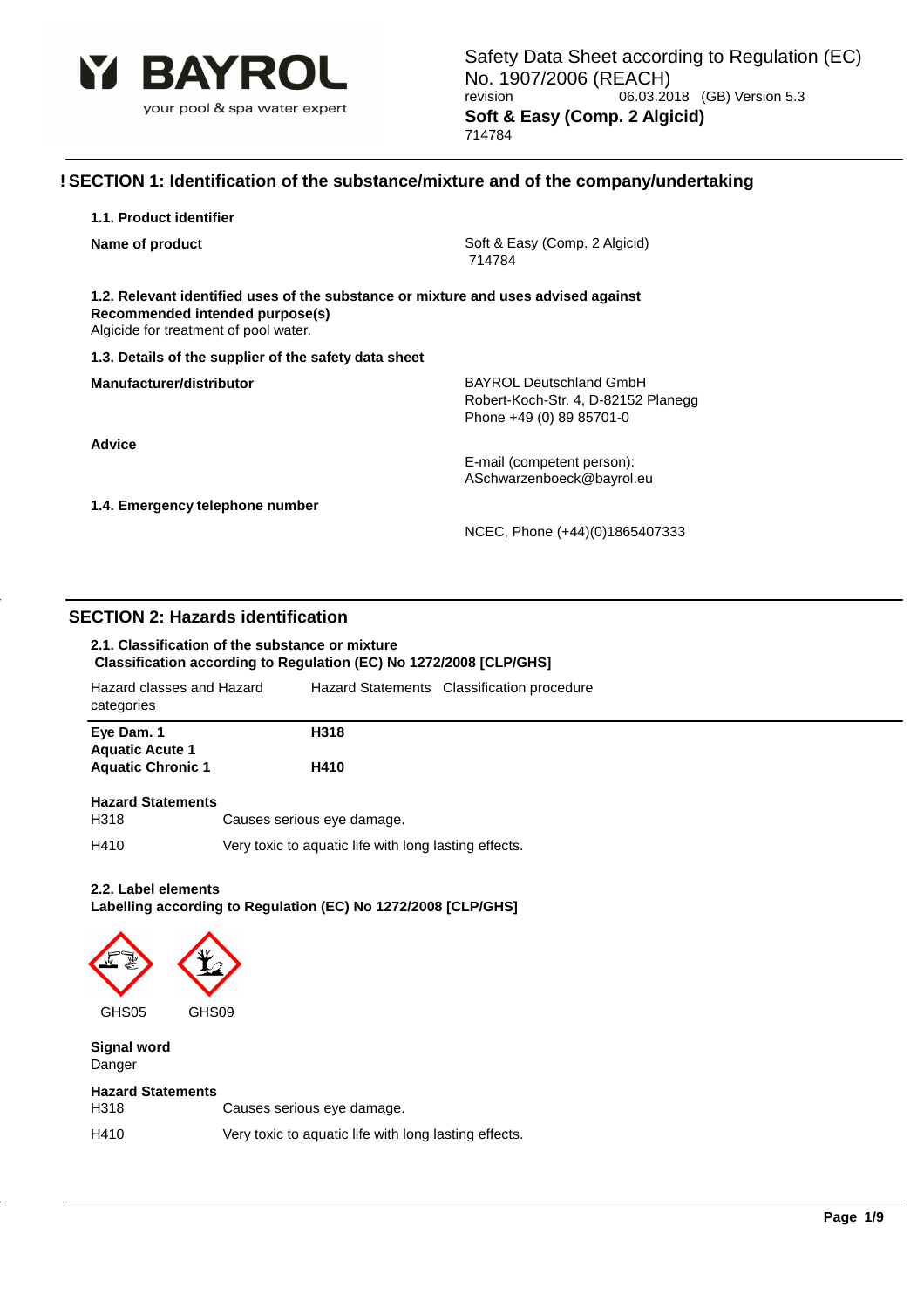

#### **Precautionary Statements**

| P <sub>101</sub> | If medical advice is needed, have product container or label at hand.                              |
|------------------|----------------------------------------------------------------------------------------------------|
| P <sub>102</sub> | Keep out of reach of children.                                                                     |
| P280             | Wear protective gloves/eye protection.                                                             |
| $P305 + P351 +$  | IF IN EYES: Rinse cautiously with water for several minutes. Remove contact lenses, if present and |
| P338             | easy to do. Continue rinsing.                                                                      |
| $P308 + P311$    | IF exposed or concerned: Call a POISON CENTER/doctor.                                              |
| P <sub>501</sub> | Dispose of contents/ container to an approved waste disposal plant.                                |

#### **Hazardous ingredients for labeling**

Aluminum sulfate 14 - hydrate, Polymer of N-Methylmethanamine with (chloro methyl)oxirane

#### **2.3. Other hazards**

#### **Results of PBT and vPvB assessment**

The substances in the mixture do not meet the PBT/vPvB criteria according to REACH, annex XIII.

### **SECTION 3: Composition/ information on ingredients**

**3.1. Substances**

not applicable

#### **3.2. Mixtures**

**Hazardous ingredients**

| <b>CAS No</b> | <b>EC No</b>     | <b>Name</b>                                                               | Г%<br>weight] | <b>Classification according to Regulation (EC)</b><br>No 1272/2008 [CLP/GHS]      |
|---------------|------------------|---------------------------------------------------------------------------|---------------|-----------------------------------------------------------------------------------|
| 497-19-8      | 207-838-8        | sodium carbonate                                                          | > 50          | <b>Eye Irrit. 2, H319</b>                                                         |
| 16828-12-9    | 233-135-0        | Aluminum sulfate 14 - hydrate                                             | < 10          | Eye Dam. 1, H318                                                                  |
| 25988-97-0    |                  | Polymer of N-Methylmethanamine with<br>(chloro methyl) oxirane            | 6             | Acute Tox. 4, H302 / Aquatic Acute 1,<br>H400 M=10 / Aquatic Chronic1, H410 M=1 / |
| 26062-79-3    |                  | 2-propen-1-aminium, N,N-dimethyl-N-2-<br>propenyl-, chloride, homopolymer | < 25          | Agu. chron. 3, H412                                                               |
| <b>REACH</b>  |                  |                                                                           |               |                                                                                   |
| <b>CAS No</b> | <b>Name</b>      |                                                                           |               | <b>REACH registration number</b>                                                  |
| 497-19-8      | sodium carbonate |                                                                           |               | 01-2119485498-19-XXXX                                                             |
| 16828-12-9    |                  | Aluminum sulfate 14 - hydrate                                             |               | 01-2119531538-36-XXXX                                                             |

### **SECTION 4: First aid measures**

#### **4.1. Description of first aid measures**

#### **General information**

Remove contaminated soaked clothing immediately. Symptoms of poisoning may not occur for hours, therefore medical supervision for at least 48 hours necessary.

Adhere to personal protective measures when giving first aid.

#### **In case of inhalation**

Remove the casualty into fresh air and keep him immobile. In the event of symptoms refer for medical treatment.

#### **In case of skin contact**

In case of contact with skin wash off immediately with plenty of water. Consult a doctor if skin irritation persists.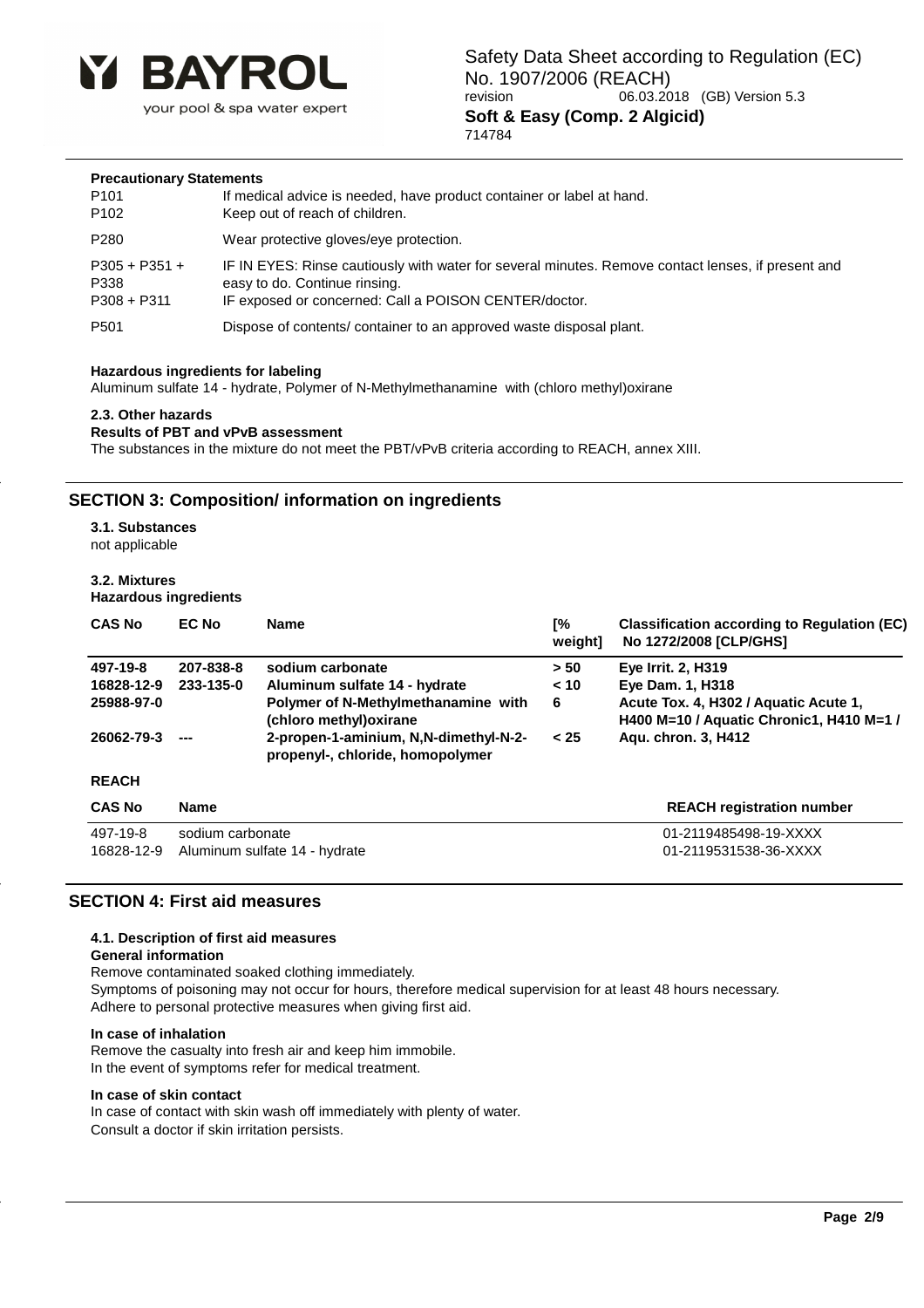

#### **In case of eye contact**

Rinse immediately with plenty of water for at least 15 minutes. Refer to medical treatment.

#### **In case of ingestion**

Do not induce vomiting. Refer to medical treatment. Rinse out mouth and give plenty of water to drink.

**4.2. Most important symptoms and effects, both acute and delayed Physician's information / possible dangers**

risk of strong eye injuries

**4.3. Indication of any immediate medical attention and special treatment needed Treatment (Advice to doctor)** Treat symptoms.

### **SECTION 5: Firefighting measures**

#### **5.1. Extinguishing media**

**Suitable extinguishing media** water Product does not burn, fire-extinguishing activities according to surrounding. Foam Dry fire-extinguishing substance Carbon dioxide sand

#### **5.2. Special hazards arising from the substance or mixture**

Nitrogen oxides (NOx) Carbon monoxide (CO) Carbon dioxide (CO2)

#### **5.3. Advice for firefighters**

**Special protective equipment for fire-fighters** Use breathing apparatus with independent air supply. Wear full protective clothing.

### **Additional information**

Cool endangered containers with water spray jet. Fire residues and contaminated firefighting water must be disposed of in accordance with the local regulations.

### **SECTION 6: Accidental release measures**

#### **6.1. Personal precautions, protective equipment and emergency procedures**

**For non-emergency personnel**

Use personal protective clothing.

High risk of slipping due to leakage/spillage of product.

#### **6.2. Environmental precautions**

Do not discharge into the drains/surface waters/groundwater.

#### **6.3. Methods and material for containment and cleaning up**

Take up with absorbent material. Flush away residues with water.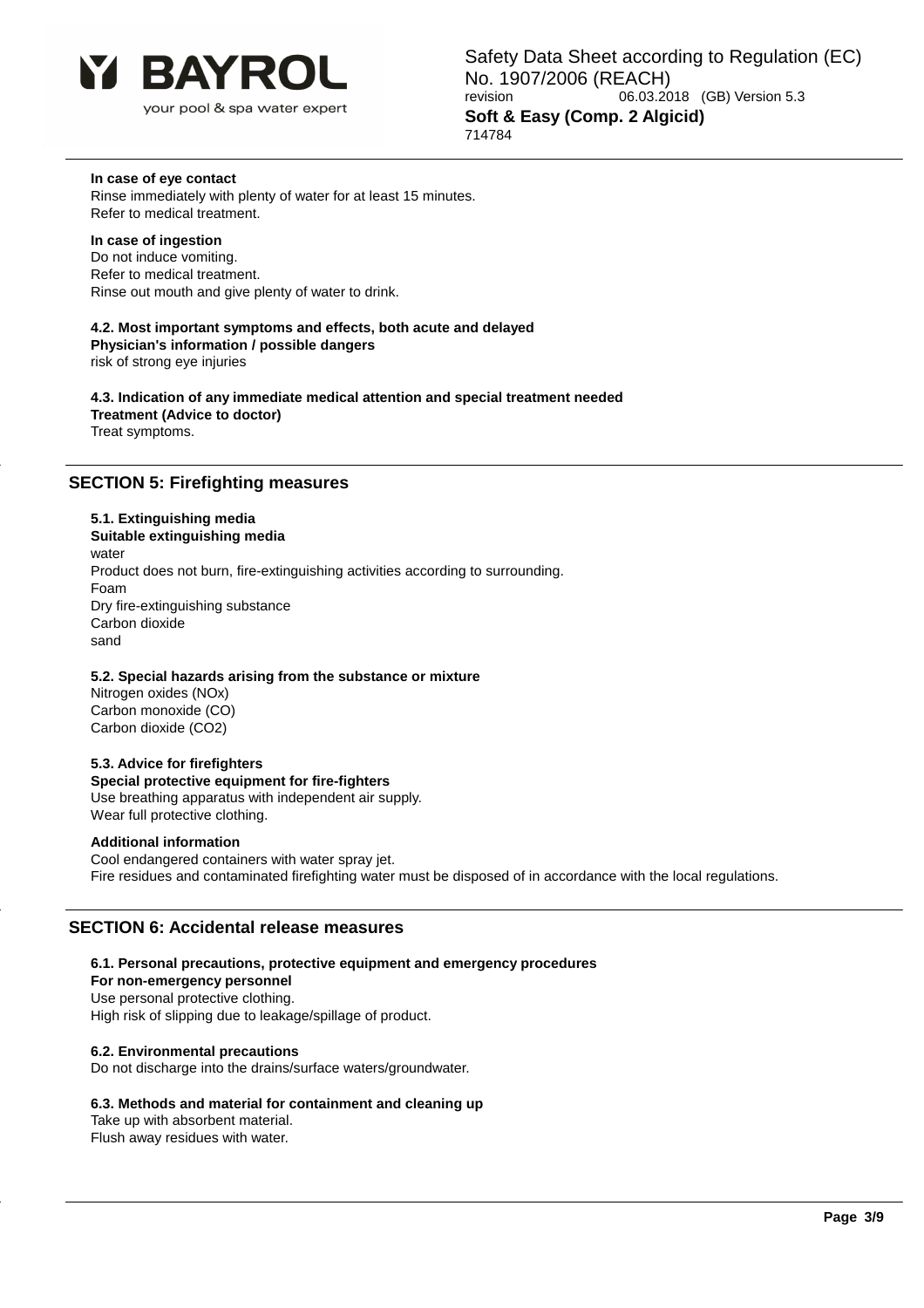

Safety Data Sheet according to Regulation (EC) No. 1907/2006 (REACH)<br>
revision 06.03.20 06.03.2018 (GB) Version 5.3 **Soft & Easy (Comp. 2 Algicid)** 714784

#### **6.4. Reference to other sections**

Safe handling: see section 7 Disposal: see section 13 Personal protection equipment: see section 8 Emergency telephone number: see section 1

### **SECTION 7: Handling and storage**

#### **7.1. Precautions for safe handling**

**Advice on safe handling** Avoid the formation of dust. Take the usual precautions when handling with chemicals.

#### **General protective measures**

Avoid contact with eyes and skin

#### **Hygiene measures**

Do not eat or drink when working. Keep away from food and drink. Wash hands before breaks and after work.

### **Advice on protection against fire and explosion**

The product is not combustible. No special measures necessary.

### **7.2. Conditions for safe storage, including any incompatibilities**

**Requirements for storage rooms and vessels** Keep only in original container.

#### **Advice on storage compatibility**

Do not store together with animal feedstuffs. Do not store together with food.

### **Further information on storage conditions**

Protect from heat and direct solar radiation.

#### **Information on storage stability**

Storage time: 5 years.

### **7.3. Specific end use(s)**

**Recommendation(s) for intended use**

See section 1.2

# **SECTION 8: Exposure controls/personal protection**

### **8.1. Control parameters**

No information available.

# **8.2. Exposure controls**

**Respiratory protection** In case of dust formation wear micro dust mask.

#### **Hand protection**

chemical-resistant gloves Suitable materials (recommended: protection index 6, >480 minutes permeation time according to EN 374) Nitrile-butadiene rubber (NBR) - 0.4 mm layer thickness Butyl rubber (butyl) - 0.7mm layer thickness In view of the many different types, the manufacturers' directions for use must be followed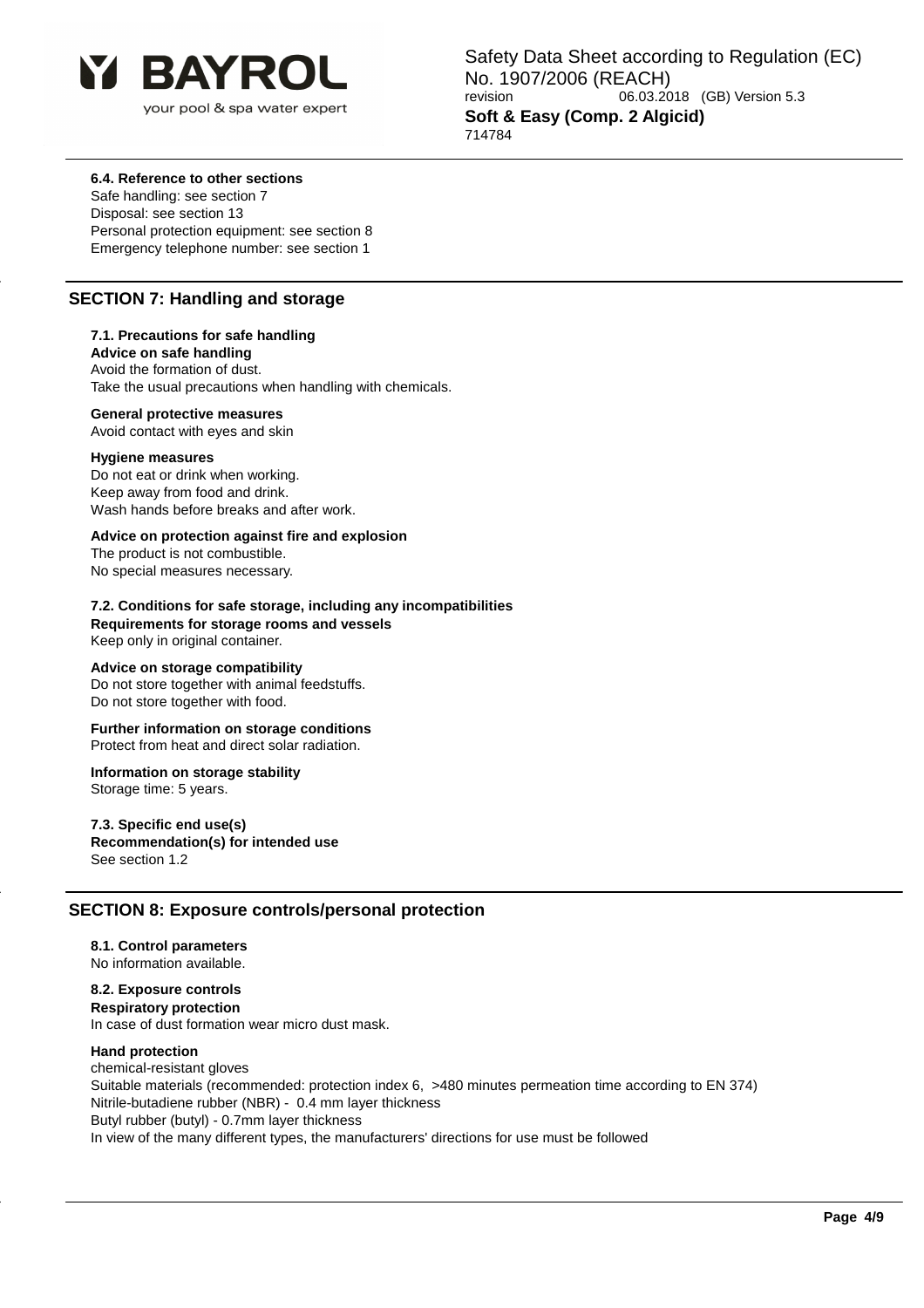

Safety Data Sheet according to Regulation (EC) No. 1907/2006 (REACH) revision 06.03.2018 (GB) Version 5.3 **Soft & Easy (Comp. 2 Algicid)** 714784

#### **Eye protection** Safety goggles EN 166: 2001

# **SECTION 9: Physical and chemical properties**

| 9.1. Information on basic physical and chemical properties<br><b>Appearance</b><br>granules |                   | <b>Colour</b><br>blue |          | Odour<br>characteristic |         |
|---------------------------------------------------------------------------------------------|-------------------|-----------------------|----------|-------------------------|---------|
| <b>Odour threshold</b><br>not determined                                                    |                   |                       |          |                         |         |
| Important health, safety and environmental information                                      |                   |                       |          |                         |         |
|                                                                                             | Value             | Temperature           | at       | Method                  | Remark  |
| pH value                                                                                    | ca. 7             | 20 °C                 | $10$ g/l |                         |         |
| Boiling temperature /<br>boiling range                                                      | not determined    |                       |          |                         |         |
| <b>Melting point / Freezing</b><br>point                                                    | not determined    |                       |          |                         |         |
| <b>Flash point</b>                                                                          | not<br>applicable |                       |          |                         |         |
| Vapourisation rate                                                                          | not determined    |                       |          |                         |         |
| Flammable (solid)                                                                           | not determined    |                       |          |                         |         |
| <b>Flammability (gas)</b>                                                                   | not determined    |                       |          |                         |         |
| Ignition temperature                                                                        | not determined    |                       |          |                         |         |
| Self ignition temperature                                                                   | not determined    |                       |          |                         |         |
| Lower explosion limit                                                                       | not determined    |                       |          |                         |         |
| <b>Upper explosion limit</b>                                                                | not determined    |                       |          |                         |         |
| Vapour pressure                                                                             | not determined    |                       |          |                         |         |
| <b>Relative density</b>                                                                     | not determined    |                       |          |                         |         |
| Vapour density                                                                              | not determined    |                       |          |                         |         |
| Solubility in water                                                                         |                   |                       |          |                         | soluble |
| Solubility/other                                                                            | not determined    |                       |          |                         |         |
| Partition coefficient n-<br>octanol/water (log P O/W)                                       | not determined    |                       |          |                         |         |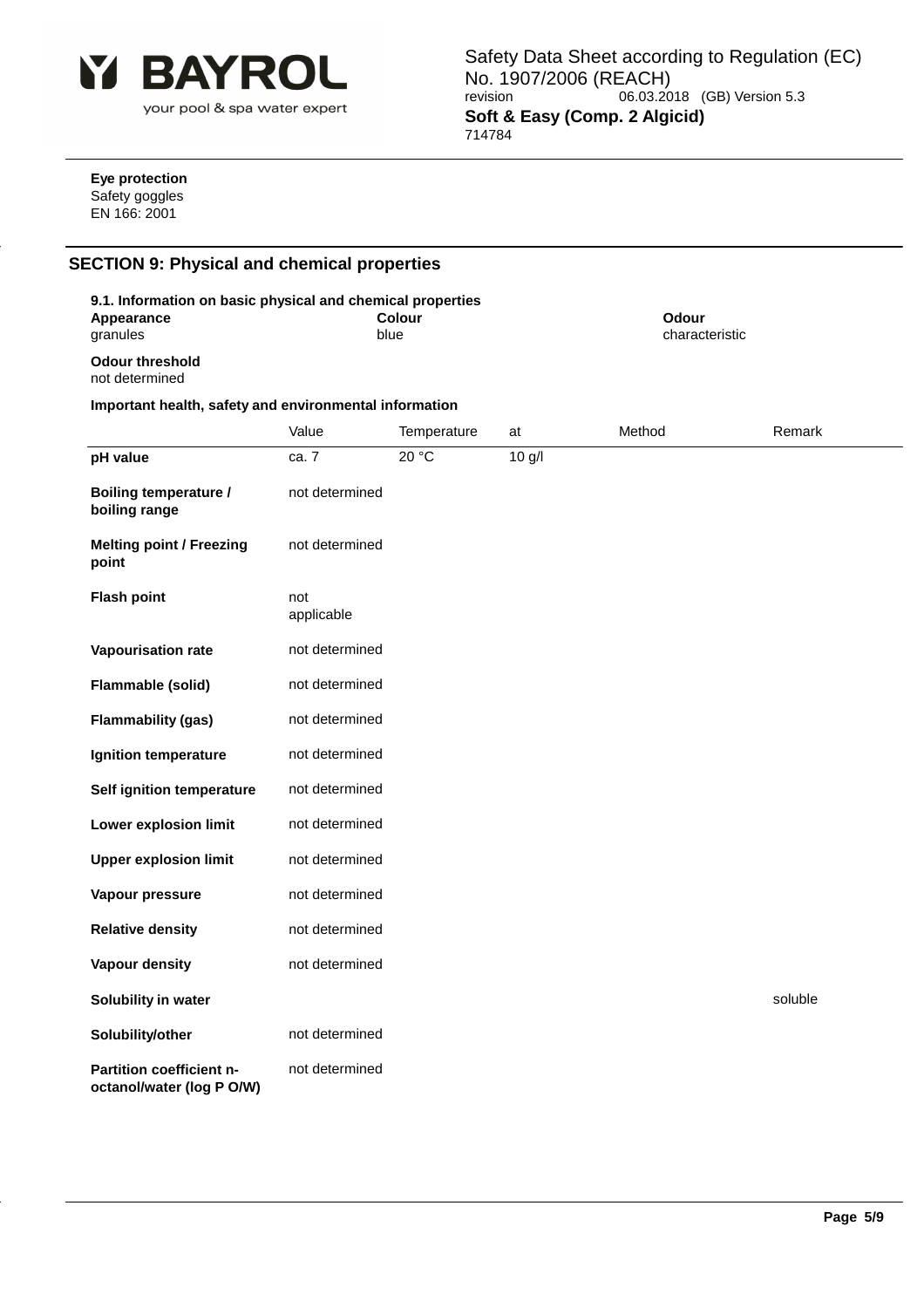

your pool & spa water expert

### Safety Data Sheet according to Regulation (EC) No. 1907/2006 (REACH)<br>revision 06.03.20 06.03.2018 (GB) Version 5.3 **Soft & Easy (Comp. 2 Algicid)** 714784

|                                                          | Value          | Temperature | at | Method | Remark |
|----------------------------------------------------------|----------------|-------------|----|--------|--------|
| Decomposition<br>temperature                             | not determined |             |    |        |        |
| <b>Viscosity</b>                                         | not determined |             |    |        |        |
| <b>Oxidising properties</b><br>No information available. |                |             |    |        |        |
| <b>Explosive properties</b><br>No information available. |                |             |    |        |        |
| 9.2. Other information<br>No information available.      |                |             |    |        |        |

## **SECTION 10: Stability and reactivity**

### **10.1. Reactivity**

No information available.

**10.2. Chemical stability** No information available.

# **10.3. Possibility of hazardous reactions**

No information available.

#### **10.4. Conditions to avoid** No information available.

# **10.5. Incompatible materials**

**Substances to avoid**

Reactions with strong oxidising agents.

#### **10.6. Hazardous decomposition products**

#### **Thermal decomposition**

Remark No decomposition if used as directed.

### **SECTION 11: Toxicological information**

### **11.1. Information on toxicological effects**

#### **Acute toxicity/Irritation/Sensitization**

|                                            | Value/Validation               | <b>Species</b> | Method | Remark            |  |
|--------------------------------------------|--------------------------------|----------------|--------|-------------------|--|
| LD50 acute oral                            | No data available              |                |        |                   |  |
| Eye irritation                             | risk of strong eye<br>injuries |                |        |                   |  |
| <b>Subacute Toxicity - Carcinogenicity</b> |                                |                |        |                   |  |
|                                            | Value                          | <b>Species</b> | Method | Validation        |  |
| <b>Mutagenicity</b>                        |                                |                |        | No data available |  |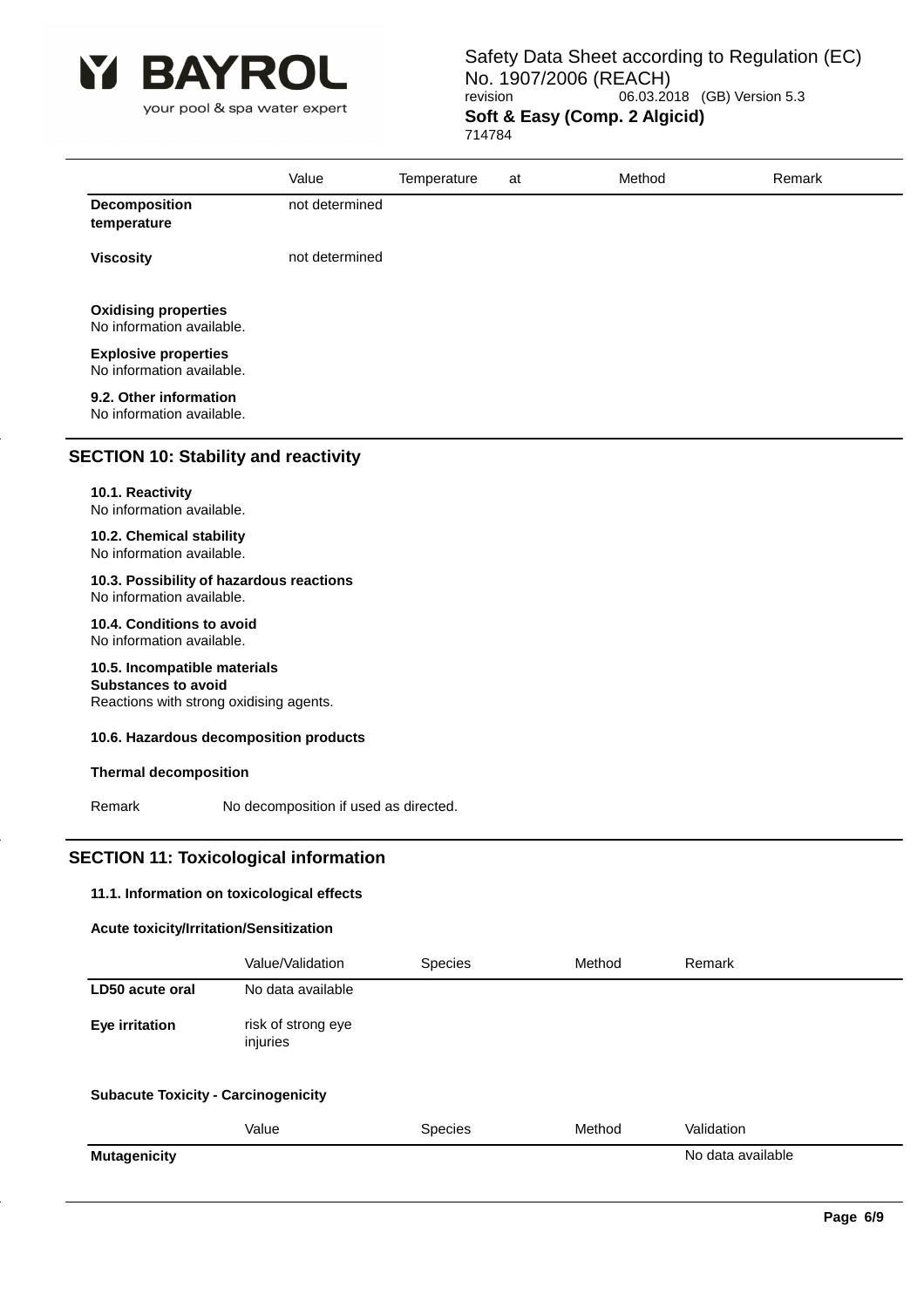

your pool & spa water expert

### Safety Data Sheet according to Regulation (EC) No. 1907/2006 (REACH)<br>106.03.20 06.03.20 06.03.2018 (GB) Version 5.3 **Soft & Easy (Comp. 2 Algicid)** 714784

|                                         | Value | <b>Species</b> | Method | Validation        |
|-----------------------------------------|-------|----------------|--------|-------------------|
| <b>Reproduction-</b><br><b>Toxicity</b> |       |                |        | No data available |
| Carcinogenicity                         |       |                |        | No data available |
|                                         |       |                |        |                   |

# **SECTION 12: Ecological information**

#### **12.1. Toxicity**

| <b>Ecotoxicological effects</b> |                                                         |                        |                     |            |  |  |
|---------------------------------|---------------------------------------------------------|------------------------|---------------------|------------|--|--|
|                                 | Value                                                   | <b>Species</b>         | Method              | Validation |  |  |
| Fish                            | LC50 0,077 g/m3 (96 h)                                  | Oncorhynchus<br>mykiss | OECD <sub>203</sub> |            |  |  |
| Daphnia                         | EC50 0,16 g/m3 (48 h)                                   | Daphnia magna          | OECD 202            |            |  |  |
|                                 | 12.2. Persistence and degradability<br>Elimination rate | Method of analysis     | Method              | Validation |  |  |

# **Physico-chemical**

**degradability** The product can be largely eliminated from the water by abiotic processes, e.g. adsorption to activated sludge.

#### **12.3. Bioaccumulative potential**

No information available.

#### **12.4. Mobility in soil**

No information available.

#### **12.5. Results of PBT and vPvB assessment**

The substances in the mixture do not meet the PBT/vPvB criteria according to REACH, annex XIII.

#### **12.6. Other adverse effects**

#### **Behaviour in sewage plant**

When low concentrations are discharged correctly into adapted biological sewage treatment plants, interference with the degradation activity of activated sludge is not likely.

#### **General regulation**

Product is not allowed to be discharged into the ground water or aquatic environment. Marine pollutant (according to IMDG-code) The ecological figures refer to undiluted 100% pure substance. The information to ecology refers to main component.

### **SECTION 13: Disposal considerations**

| 13.1. Waste treatment methods |                                                                                  |
|-------------------------------|----------------------------------------------------------------------------------|
| Waste code No.                | Name of waste                                                                    |
| 16 05 09                      | discarded chemicals other than those mentioned in 16 05 06, 16 05 07 or 16 05 08 |
|                               |                                                                                  |

#### **Recommendations for the product**

Remove in accordance with local official regulations. Dispose of as hazardous waste. The product should not be allowed to enter drains, water courses or the soil.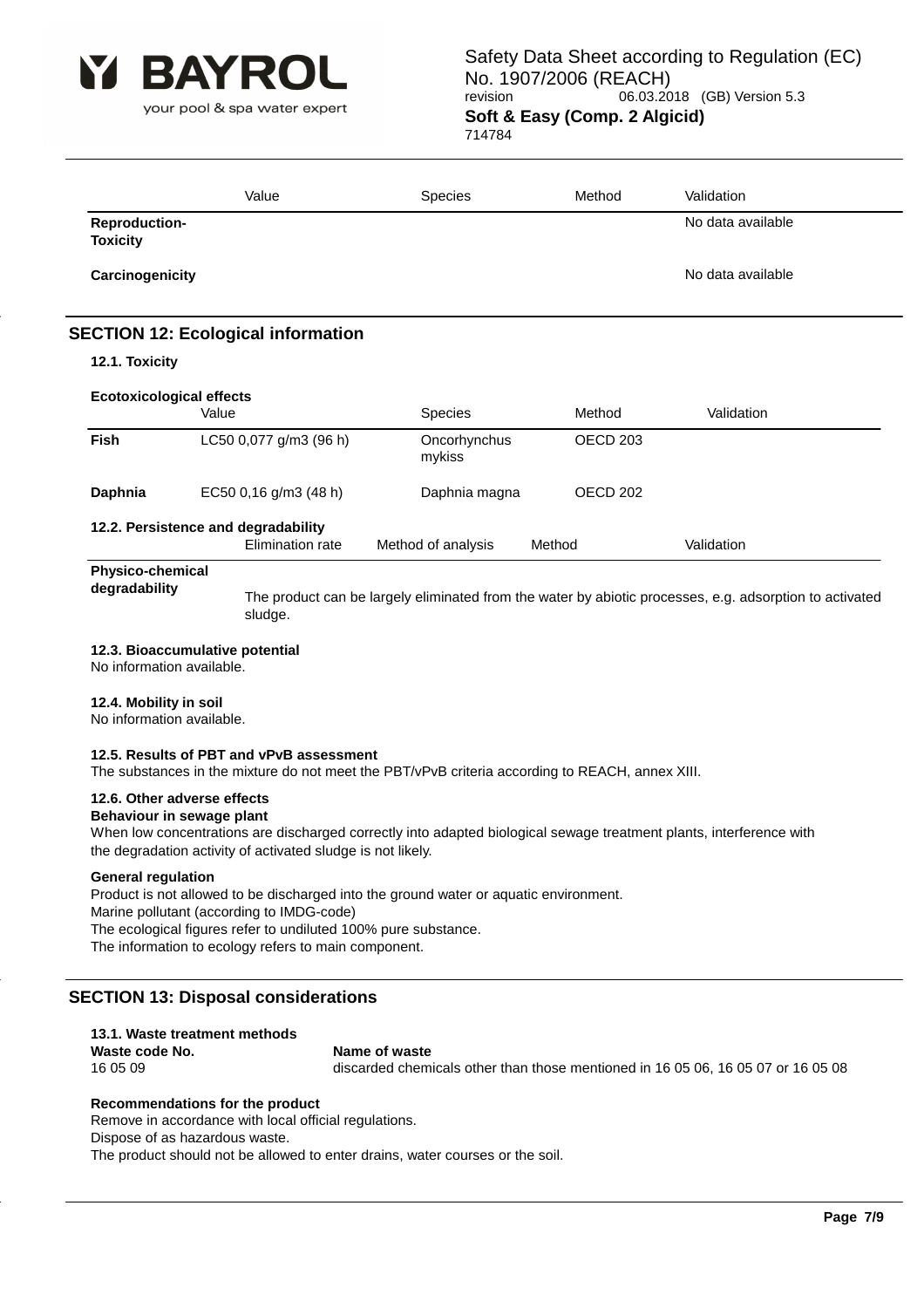

### **Recommendations for packaging**

Uncontaminated packaging may be taken for recycling.

# **Recommended cleansing agent**

**Water** 

### **SECTION 14: Transport information**

|                                     | <b>ADR/RID</b>                                                                                                                           | <b>IMDG</b>                                                                                                                          | <b>IATA-DGR</b>                                                                                                               |
|-------------------------------------|------------------------------------------------------------------------------------------------------------------------------------------|--------------------------------------------------------------------------------------------------------------------------------------|-------------------------------------------------------------------------------------------------------------------------------|
| 14.1. UN number                     | 3077                                                                                                                                     | 3077                                                                                                                                 | 3077                                                                                                                          |
| 14.2. UN proper shipping<br>name    | ENVIRONMENTALLY<br><b>HAZARDOUS</b><br>SUBSTANCE, SOLID, N.<br>O.S. (Polymer of N-<br>Methylmethanamine with<br>(chloro methyl) oxirane) | <b>ENVIRONMENTALLY</b><br>HAZARDOUS SUBSTANCE,<br>SOLID, N.O.S. (Polymer of N-<br>Methylmethanamine with<br>(chloro methyl) oxirane) | Environmentally hazardous<br>substance, solid, n.o.s.<br>(Polymer of N-<br>Methylmethanamine with<br>(chloro methyl) oxirane) |
| 14.3. Transport hazard<br>class(es) | 9                                                                                                                                        | 9                                                                                                                                    | 9                                                                                                                             |
| 14.4. Packing group                 | Ш                                                                                                                                        | Ш                                                                                                                                    | Ш                                                                                                                             |
| 14.5. Environmental hazards Yes     |                                                                                                                                          | Yes                                                                                                                                  | Yes                                                                                                                           |

#### **14.6. Special precautions for user**

No information available.

**14.7. Transport in bulk according to Annex II of MARPOL 73/78 and the IBC Code** No information available.

#### **Land and inland navigation transport ADR/RID** Hazard label(s) 9

tunnel restriction code - Classification code M7

**Marine transport IMDG** MARINE POLLUTANT

### **SECTION 15: Regulatory information**

**15.1. Safety, health and environmental regulations/legislation specific for the substance or mixture Authorizations**

#### **Other regulations (EU)**

Regulation (EU) 1272/2008 (CLP), Regulation (EU) 1907/2006 (REACH), DECISION 2000/532/EG (list of wastes)

Regulation (EU) 528/2012 (BPR)

#### **15.2. Chemical Safety Assessment**

Chemical safety assessments for substances in this mixture were not carried out.